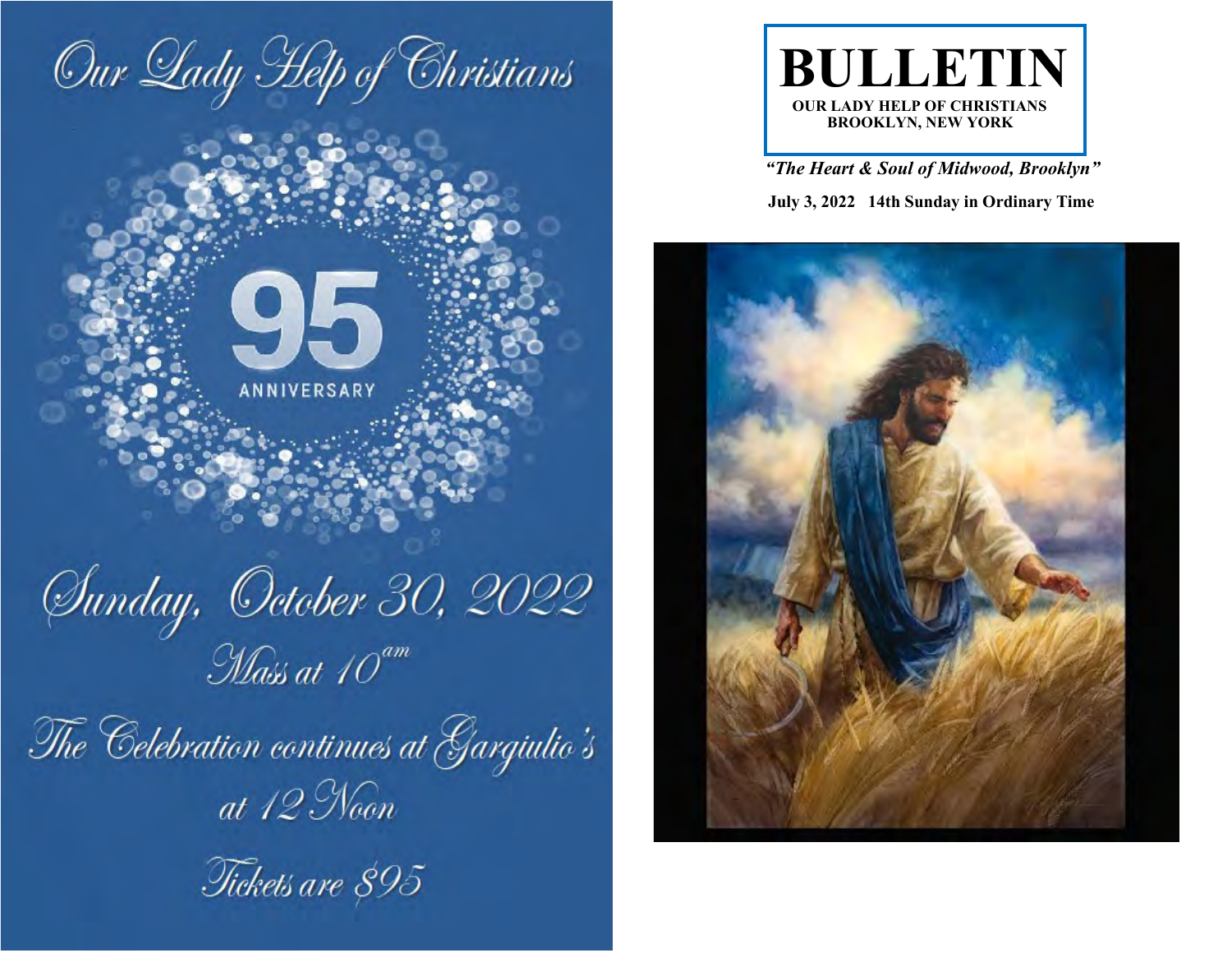# **MASS INTENTIONS**

**Sunday, July 3rd 10:00am** *Rodolfo Fajardo, Amelia Fajardo, Loreta Lee, Vinzon Lee and Patrick Lavelle*  Living Intention: *Mirleen Jean (Speedy Recovery) The People of the Parish*

**Monday, July 4th 8:30am** Living Birthday*: Colleen Murphy*

**Tuesday, July 5th 8:30am** *George Veitch*

**Wednesday, July 6th 8:30am** *America Marina Salazar Lopez*

**Thursday, July 7th 8:30am** *Rita Rotiroti*

**Friday, July 8th 8:30am** *The Bonvino, Calamaio, Cosenza & Pedone Families: by Louise Cosenza*

**Saturday, July 9th 5pm** *Espiridion Cudiamat The Members of Our Parish Purgatorial Society*

**Sunday, July 10th 10:00am** *, Rodolfo Fajardo, Amelia Fajardo, Loreta Lee, Vinzon Lee, Frances Giugliano and John McTighe The People of the Parish*

**Online donations accepted at: GIVE CENTRAL**

# OUR LADY HELP OF CHRISTIANS

1315 East 28th Street Brooklyn, NY 11210

Phone: (718) 338-5242 Fax: (718) 377-8092 Email: info@olhcbrooklyn.org facebook@stabrooklyn

REV. DWAYNE D. DAVIS **Administrator**

REV. JOSEPH G. HUGO **Pastoral Associate**

REV. RALPH J. CAPUTO **Pastor Emeritus**

KATHY ARROYO **Administrative Assistant**

NICOLE COMPAGNONE **DRE**

AARON MINDANAO **Social Media**

JOSEPH ALLEN VINCENT FLORES JUSTINE MANUEL **Sacristans**

JEFFREY REMULLA **Maintenance**

**OFFICE HOURS** Monday through Thursday 9am to 3pm

> **WEEKDAY MASSES** Monday to Friday 8:30am

**WEEKEND MASSES**  Saturday 5:00pm Sunday 10:00am

**RECONCILIATION**  Saturdays at 4:30pm before the 5:00pm Mass

## **RECTORY OFFICE HOURS**

 The Rectory will be **closed** on **Monday, July 4th** in observance of **Independence Day.**  The C**hurch** will **close** that day also **after** the 8:30am Mass.

### **FOOD PANTRY**

Our Food Pantry is in need of the following items: **canned fruit, cereal, pasta, pasta sauce, rice, tuna fish, peanut butter, soup & dessert items.** 

*Thank you in advance for your generosity!*

 **The Food Pantry is open on Wednesdays from 10am to 12pm.**



# **SUNDAY AT THE PARK OLHC and STA JULY 17TH 2PM CYCLONES VS GRASSHOPPERS GIL HODGES WILL BE HONORED AT THE GAME OLHC 95TH ANNIVERSARY CELEBRATION CONTINUES**

**TICKETS: \$20 PER PERSON**

## **HOST & WINE INTENTION**

**Thursday, July 7th** Living Intention: Stephanie & Sanders (Wedding Blessings)

## **WEDDINGS AT OLHC**

If you need to schedule a wedding, please contact the Rectory **at least six months** before the desired date.

## **BAPTISMS IN 2022**

 We have made our Baptism schedule flexible to accommodate families. Our virtual Baptism class will be on the **3rd Tuesday of every month.** If you need to schedule a Baptism, please contact the Rectory **at least a month** before the desired date.

## **RCIA**

 Rite of Christian Initiation of Adults: Do you wish to learn about the Catholic Faith? Are you a baptized Catholic who wishes to receive the Sacraments of First Holy Communion and Confirmation? Were you baptized in another faith but wish to consider your faith journey in the Catholic Church? Call the Rectory to speak to Fr. Dwayne or Fr. Josh.

## **REGISTRATION**

 Register **officially** as a parishioner of Our Lady Help of Christians. It's easy to do, costs nothing, and has many benefits. Call the Rectory for registration information.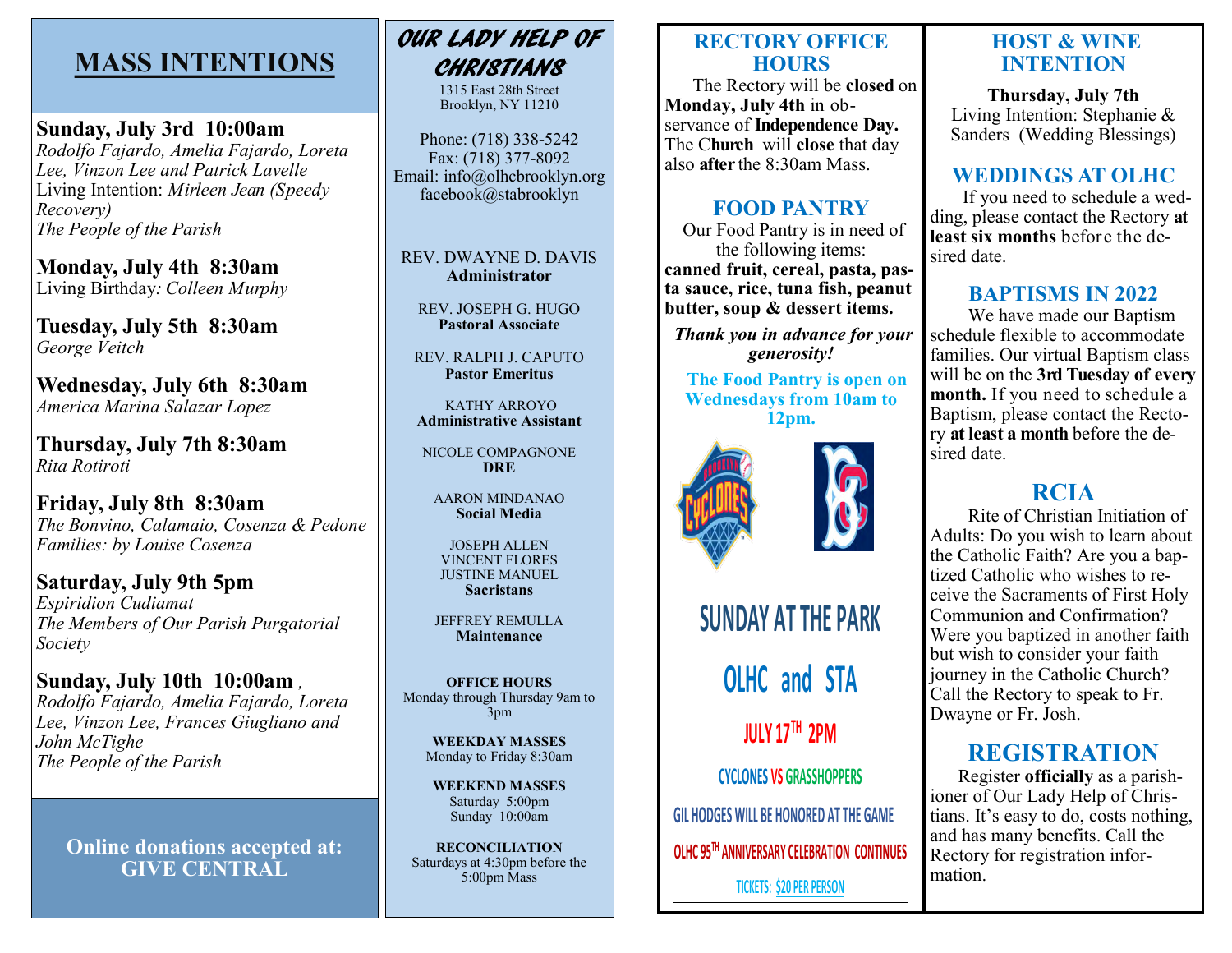

Discovering **hope** and joy in the Catholic faith.

# **Our Lady Help of Christians Roman Catholic Church<br>Fr. Dwayne D. Davis, Administrator**

# **One Minute Meditations**

#### **Let God love you**

Have you ever seen a parent scoop up a child, breathe in his scent,

> and hug him closely as if he couldn't get enough of that beloved child? That's how God feels about you. He loves you dearly and shows you each day. Open your heart to Him.

## **Not just a symbol**

According to Scripture, Jesus took bread and wine and said, "*Take and eat; this is my body"* and *"this is my blood"* (Matthew 26:26-28), and changed them into his Body and Blood. He also said, *"Do this in remembrance of me"* (Luke 22:19). In the Eucharist we experience during Mass, "the whole Christ is truly, really, and substantially contained" (*Catechism of the Catholic Church*, 1374).

"The Church is the home that accepts everyone and refuses no one ... the greater the sin, the greater the love that the Church should show towards those who convert." Pope Francis

**Find God in everyday things**

St. Josemaría Escrivá, founder of Opus Dei ("Work of God"), taught that extraordinary holiness can be found in ordinary circumstances: "Everything that is done for love becomes beautiful and grand" in God's eyes. Want the surest way to sainthood? St. Josemaría said to make every moment holy:

**Sanctifying work:** "Carry out the little duties of each moment," and put all your heart, mind, skill, and love into what you do. When we offer our tasks (the "raw material") to God's grace, He gives them infinite value. For example, activities – especially unpleasant ones – can be offered for our own or others' intentions. This is one way to dedicate daily activities to God. **Sanctifying moments:** Find the

"divine hidden in the most ordinary situations." God uses moments that are difficult, tedious, or just beyond our abilities to conform us to

Christ. Jesus spent most of His earthly life working and leading a holy but often ordinary life. With His grace, we grow in patience, perseverance, humility, compassion, and gratitude by meeting ordinary moments with extraordinary virtue.

> **Sanctifying attitude**: When we are patient with others, take praise and criticism

well, and avoid jealousy, gossip, and dishonesty, we demonstrate that we belong to Christ. Our work becomes God's work. We become, slowly but surely, "a saint, seemingly like everyone else around him, but deeply identified with Jesus Christ."

Why Do Catholics  $\overline{\mathsf{Do}}$  That $\overline{\mathsf{C}}$ 

**Why do Catholics believe the Pope can teach infallibly?**

Jesus named St. Peter the (visible) head of his Church and gave him the keys of the kingdom to bind and loose sin.

At the Last Supper, He promised to send the Holy Spirit to: "*teach you everything and remind you* 

# *of all that I told you"* (John 14:26).

Under the guidance of the Holy Spirit, the pope teaches infallibly when, as St. Peter's successor, he teaches on matters of faith and morals (*Catechism of the Catholic Church (*CCC), #891). In these areas, he cannot err.

© Copyright 2022 Success Publishing & Media, LLC All Rights Reserved